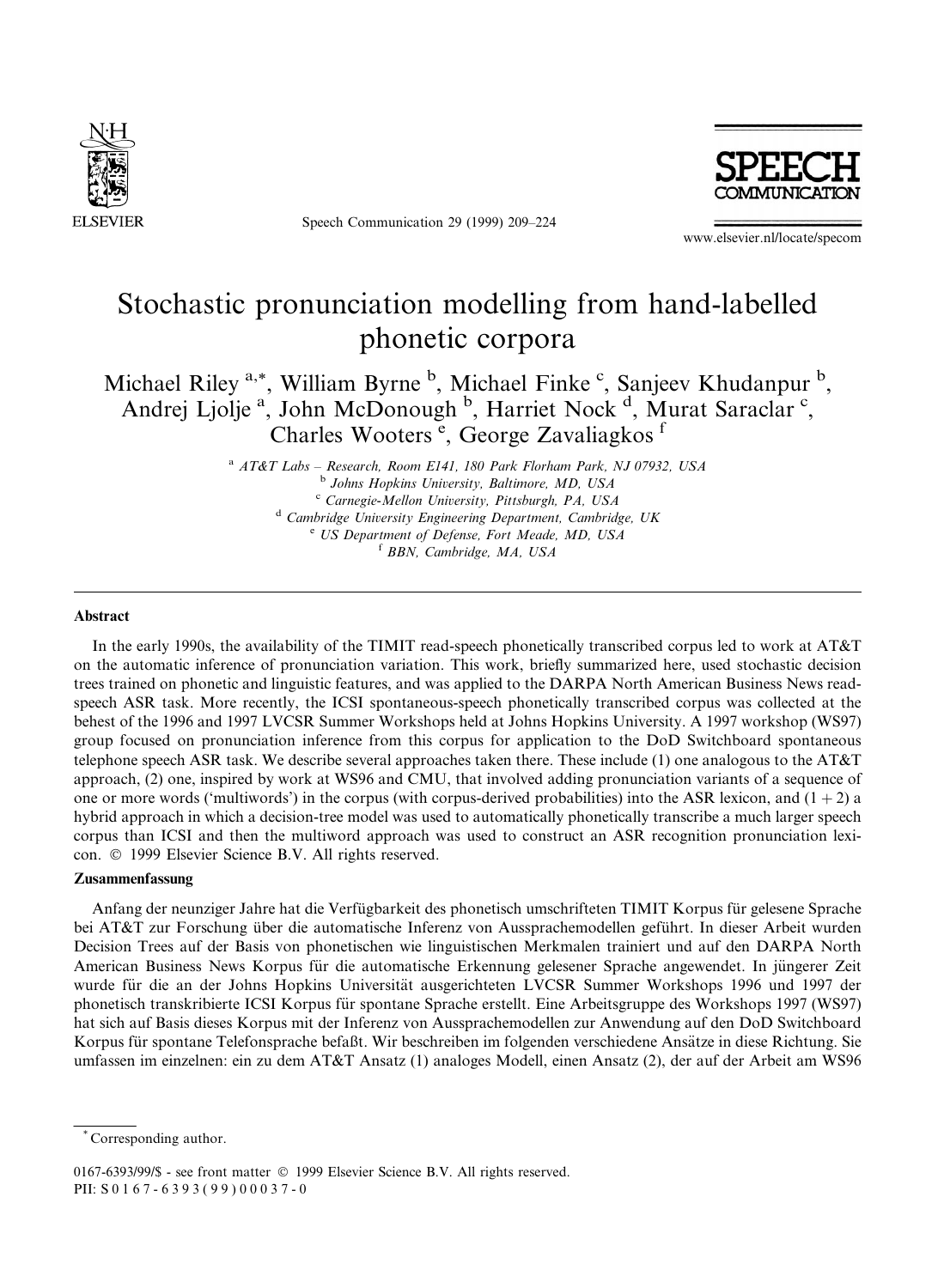und an der CMU aufbaut und die automatische Generierung und Aufnahme von Aussprachevarianten fur Folgen von einem oder mehreren Worten (`multiwords') in das ASR Ausspracheworterbuch (mit aus dem Trainingskorpus abgeleiteten Wahrscheinlichkeiten) behandelt, und ein hybrides Modell  $(1 + 2)$ , in dem ein Decision Tree basiertes Modell zur automatischen phonetischen Transkription eines sehr viel groûeren als des ICSI Korpus verwendet wird um dann mittels des 'multiword'-Ansatzes ein ASR Aussprachewörterbuch zu generieren. © 1999 Elsevier Science B.V. All rights reserved.

#### Résumé

Au début des années 90, la disponibilité du corpus TIMIT de transcription phonétique de parole dictée conduisit les chercheurs de AT&T a travailler sur l'inference automatique des variations de prononciation. Ce travail, brievement résumé ici, utilisa des arbres de décision construit à partir de traits phonétiques et linguistiques, et fut appliqué à la reconaissance de la parole dictee dans le domaine du DARPA North American Business News. Plus recemment, le corpus ICSI de transcription phonétique de parole spontanée fut mis au point à l'occasion des ateliers de travails d'été à l'universite Johns Hopkins (WS) en 1996 et 1997. Un groupe de travail du WS97 mit l'accent sur l'inference de la prononciation à partir de ce corpus afin de l'utiliser dans le domaine de la parole spontanée téléphonique DoD Switchboard. Nous decrivons plusieurs approches suivies a cette occasion. Ces approches incluent (1) une approche analogue à celle de AT&T, (2) une autre approche inspirée par le travail accompli à WS96 et à CMU qui nécessite l'addition de variantes de prononciation d'une sequence d'un ou plusieurs mots du corpus (`multimots', avec des probabilites extraites de ce corpus) au dictionnaire de prononciation du systeme de reconnaissance de la parole, et  $(1 + 2)$  une approche hybride où un model d'arbres de décision est utilisé pour déterminer automatiquement la transcription phonétique d'un corpus bien plus long que celui d'ICSI, et où l'approche multimots est utilisée pour construire un dictionnaire de prononciation pour la reconnaissance automatique de la parole. © 1999 Elsevier Science B.V. All rights reserved.

Keywords: Pronunciation modelling; Decision trees; Spontaneous speech; Speech recognition

#### 1. Introduction

Most speech recognition systems rely on pronunciation dictionaries that contain few alternate pronunciations for most words. In natural speech, however, words seldom adhere to their citation forms. The failure of ASR systems to capture this important source of variability is potentially a significant source for recognition errors, particularly in spontaneous, conversational speech. We report methods used to address this issue applied to read speech at AT&T (Riley and Ljolje, 1995) and to spontaneous speech at and after WS97, the Fifth LVCSR Summer Workshop, held at Johns Hopkins University, Baltimore, in July-August 1997 (Byrne et al., 1998). From our perspective, the primary goal of modelling pronunciation variation is improving the accuracy of automatic speech recognition systems and we will judge it accordingly.

To date, there have been a variety of approaches to the modelling of pronunciation variation. Strik and Cucchiarini (1998) give a taxonomy of these methods. One dimension they use to distinguish between methods is whether the information source for the pronunciation models is data-driven (Byrne et al., 1997, 1998; Chen, 1990; Cremelie and Martins, 1997; Finke and Waibel, 1997; Fukada and Sagisaka, 1997; Holter, 1997; Randolph, 1990; Riley and Ljolje, 1995; Weintraub et al., 1996; Wooters and Stolcke, 1994) or knowledge-driven (Downey and Wiseman, 1997; Kipp et al., 1997; Lamel and Adda, 1996; Tajchman et al., 1995). The work from AT&T, in fact, was among the first to apply the data-driven approach, in particular, in its use of hand-labelled phonetic corpora for building statistical pronunciation models. The AT&T work was based on the TIMIT read-speech phonetic corpus (Fisher et al., 1987). Applying analogous data-driven methods to American English spontaneous speech required the collection of a similarly-sized phonetically-labelled conversational-speech corpus, since none was currently available. This was done for the DoD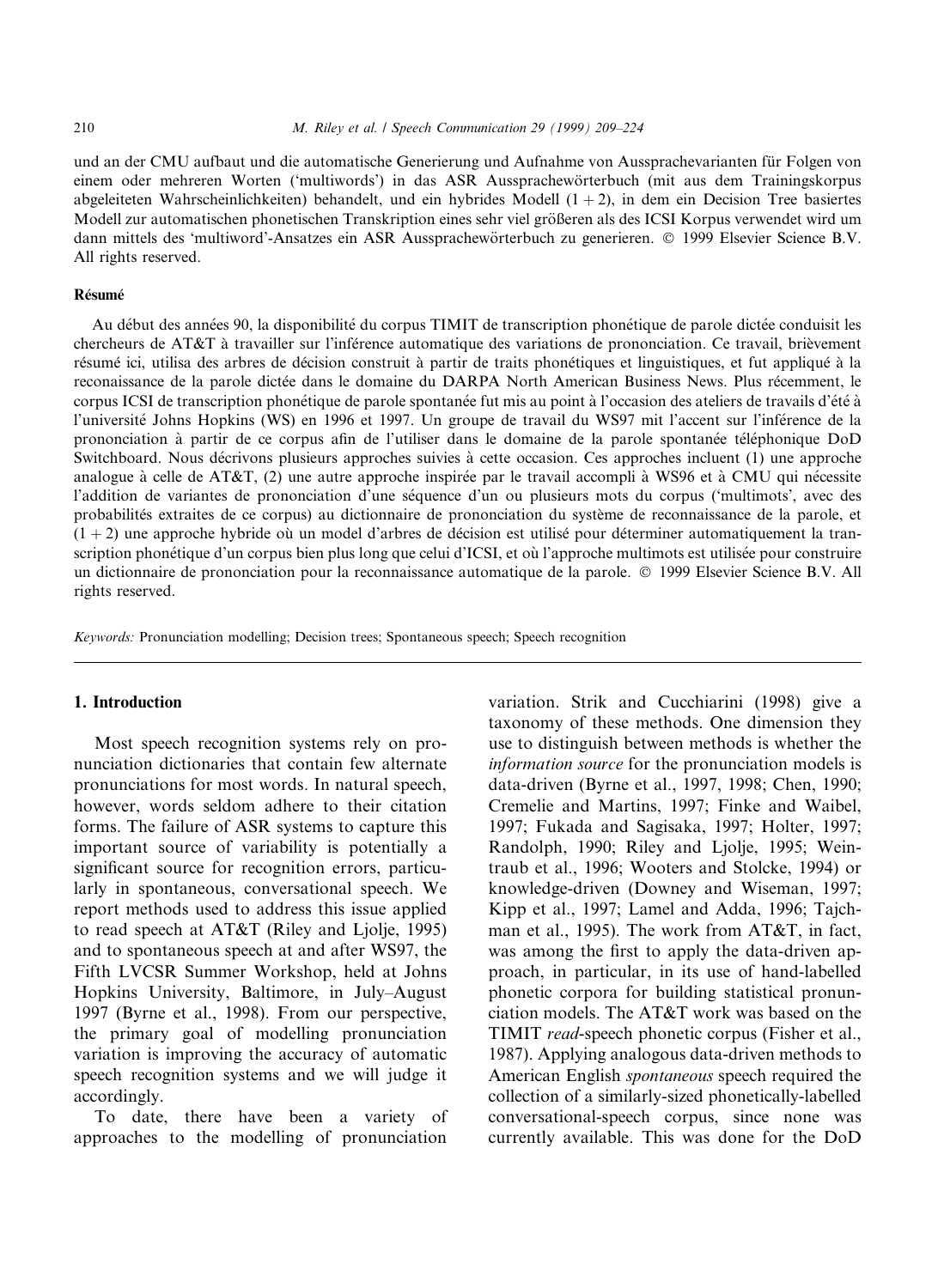Switchboard telephone-speech corpus by the International Computer Science Institute (ICSI) under contract from the LVCSR Summer Workshop (Greenberg, 1996). As such, the work described here is perhaps the first to use a handlabelled phonetic corpus for building statistical pronunciation models of spontaneous American English speech.

Another dimension Strik and Cucchiarini used to distinguish between methods is whether the information representation is formalized (e.g., rules) or enumerated (e.g., an explicit dictionary). We explore both methods (and, as we shall later see, their hybrid). One viewpoint we explore is that pronunciation variability may be modelled by a statistical mapping from canonical pronunciations (baseforms) to symbolic surface forms, and we use decision trees to capture this mapping. A second way we exploit the hand transcriptions is by enhancing the dictionary using frequently seen pronunciations. While the former has the potential to generalise to unseen words and pronunciations, the latter is more conservative and hence potentially more robust.

As many researchers have observed earlier, simply adding several alternate pronunciations to the dictionary increases the confusability of words to the extent that the gains from having them are often more than nullified. We address this problem in two ways. We assign costs to alternate pronunciations so that, e.g., if a frequent pronunciation of `cause' and an infrequent pronunciation of `because' are identical, a penalty is incurred to attribute the pronunciation to `because' rather than 'cause'. In addition, we account for context effects so that, e.g., `to' is allowed the pronunciation [ax], which is a frequent pronunciation of 'a', only if 'to' is preceded by 'going', as in  $[g$  aa n ax].

Our pronunciation modelling efforts may be divided into two broad categories. In our tree based dictionary expansion experiments, we apply decision tree based pronunciation models to entries in our baseform dictionary to obtain alternate pronunciations, which are then used in testing. In our explicit dictionary expansion experiments, we apply the decision tree based pronunciation models ®rst to the training corpus, and perform a forced alignment with the acoustic models to

`choose' amongst the alternatives. The dictionary is then explicitly augmented with novel pronunciations which occur sufficiently often. The tree based expansion implicitly adds many more new pronunciations than the explicit expansion. The explicit expansion models cross-word coarticulation in a word-specific manner by allowing as dictionary entries a select set (cf. Finke and Waibel, 1997) of *multiwords*  $-$  word pairs and triples.

We demonstrate in Sections 2 and 3 that the tree-based method gives a reduction in the word error rate (WER) for the read-speech North American Business (NAB) News task while both methods give reductions for the conversational telephone speech Switchboard task over baseline systems using only a citation-form dictionary. Further, we show in Sections 4 and 5 that reductions persist when the baseline systems are improved by coarticulation sensitive acoustic modelling and improved language modelling.

We felt that it was important for completeness to present here our full set of results. To assist the reader, however, we have placed auxiliary experiments in Appendix A. The reader may wish to skip these on first reading.

## 2. Tree based dictionary expansion

Our tree based pronunciation models were inspired by phonological rules in acoustic phonetic studies (cf. e.g., Ladefoged, 1975) which characterize allophonic variations in certain phonemic contexts. Fig. 1 illustrates a typical word sequence along with its phonemic transcription (shown at the top), based on a pronunciation dictionary, together with the phonetic (surface form) transcription of an instance of the utterance (shown at the bottom). The phenomenon of deletion of some phonemes or their realisation as a different phone are treated as a probabilistic event and modelled by decision trees. Similar methods or variations based on replacing decision trees with rewrite rules have been successfully used to model pronunciation variability and constraints by other researchers (e.g., Chen, 1990; Randolph, 1990; Finke and Waibel, 1997; Tajchman et al., 1995; Weintraub et al., 1989, 1996). Throughout this paper, we will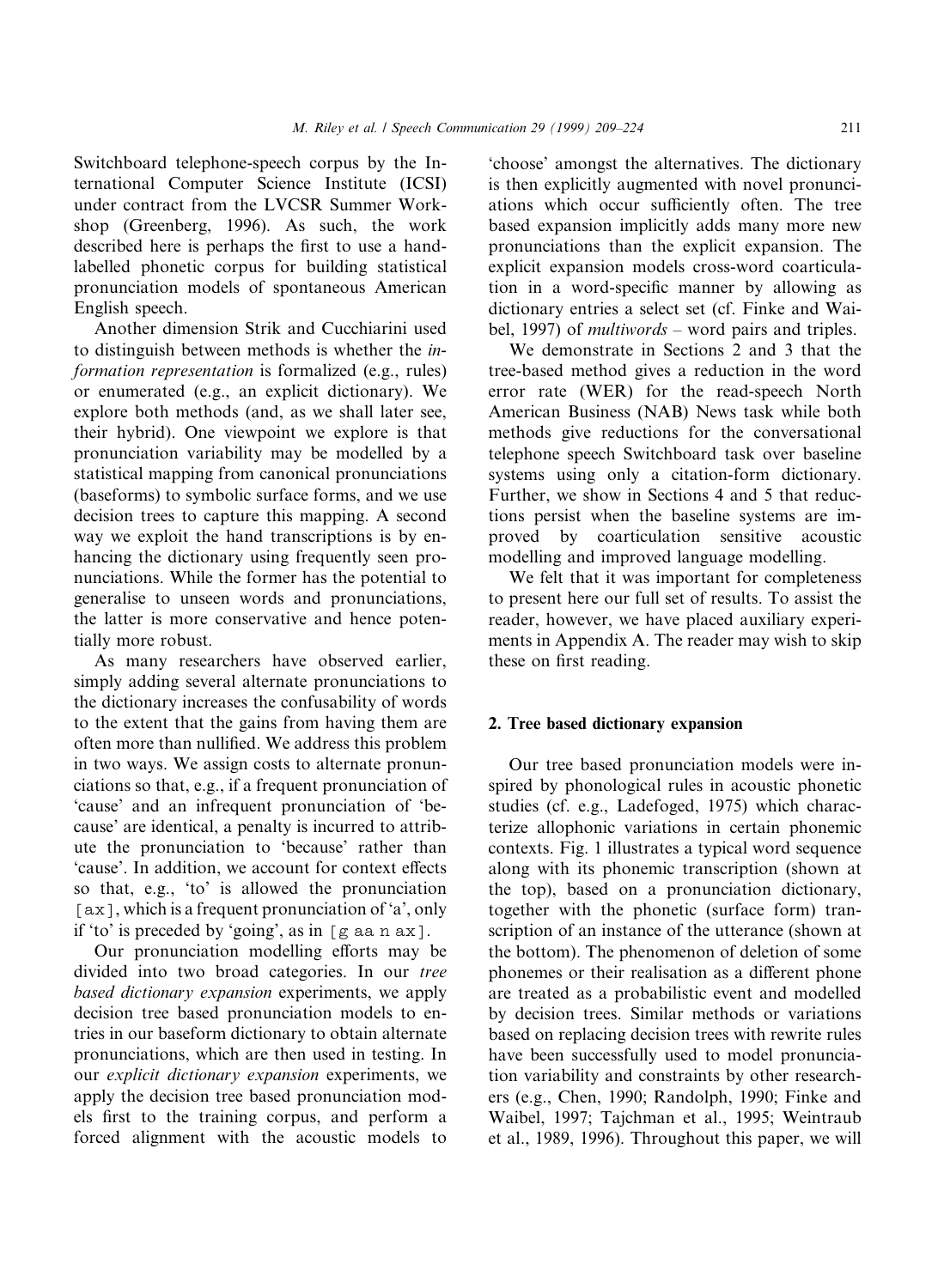

Fig. 1. Decision trees as phone predictors.

use the computer-readable phonetic alphabet ARPABET (Shoup, 1990) to represent phonemes and its TIMIT extensions (Fisher et al., 1987) to represent allophones.

## 2.1. Decision trees from hand-labelled data

The decision trees built for these tasks drew from the TIMIT and ICSI corpora, which were used as the means to bootstrap our pronunciation models. The TIMIT corpus is read wide-bandwidth speech that was phonetically annotated under contract from DARPA in the 1980s (Fisher et al., 1987). The ICSI corpus is spontaneous conversational telephone speech that was phonetically annotated under contract from WS97 (Greenberg, 1996). Approximately three-quarters (134,000 phones) of the TIMIT corpus and approximately 3.5 hours (96,000 phones) of 4 hour ICSI corpus were used as the training sets in our experiments. The remainder of these corpora were held out for use as test sets needed in some of the experiments reported below.

The labels used by the annotators were slightly richer than the phonetic labels in the pronunciation dictionary (PronLex LDC, 1995) used for these experiments. However, since the acoustic models for the baseline system were trained using the PronLex set, the hand annotations were mapped down to this phone set for reasons of consistency. <sup>1</sup>

Next, based on the orthographic transcriptions and the pronunciation dictionary, a phonemic transcription of the utterances was obtained. Whenever the dictionary permitted more than one pronunciation for a word, a choice was made via a forced alignment  $2$  of the acoustic signal with the alternatives using the baseline acoustic models.

The phonemic transcriptions were then lined up with the phonetic labels, using as the alignment criterion the minimization of the phonetic feature distance between the two symbol streams (Riley and Ljolje, 1995). Table 1 gives an example alignment from the ICSI corpus. This gave us a corpus of phoneme-to-phone transformations together with the phonemic environment or context for each instance.

Decision tree models were then built to represent this phoneme to phone mapping. The tree growing criterion was minimization of the empirical entropy of the surface phone, the stopping criterion was a minimum sample count at both parent and child nodes, and the trees were pruned via internal five-fold cross-validation (Brieman et al., 1984). A separate tree was grown for each phoneme. The context for decision making included the identity of the phoneme to be mapped as well as three neighbouring phonemes on either side, the lexical stress on neighbouring vowels as

 $<sup>1</sup>$  The ICSI labels were first stripped of diacritics. Glottal stops</sup> were then deleted and non-PronLex syllabic consonants were expanded into schwa plus consonant (e.g.,  $\lceil em \rceil \rightarrow \lceil ax \rceil$ ). Any remaining non-PronLex labels were mapped to their most phonetically similar PronLex labels.

<sup>2</sup> Note that time-alignment was not a goal of the alignment process. Since the PronLex dictionary contains a single pronunciation for an overwhelming majority of the words and a few  $(2-3)$  for most others, we feel that the forced alignment procedure was not of much significance other than a sensible means to resolve the few pronunciation ambiguities that did arise.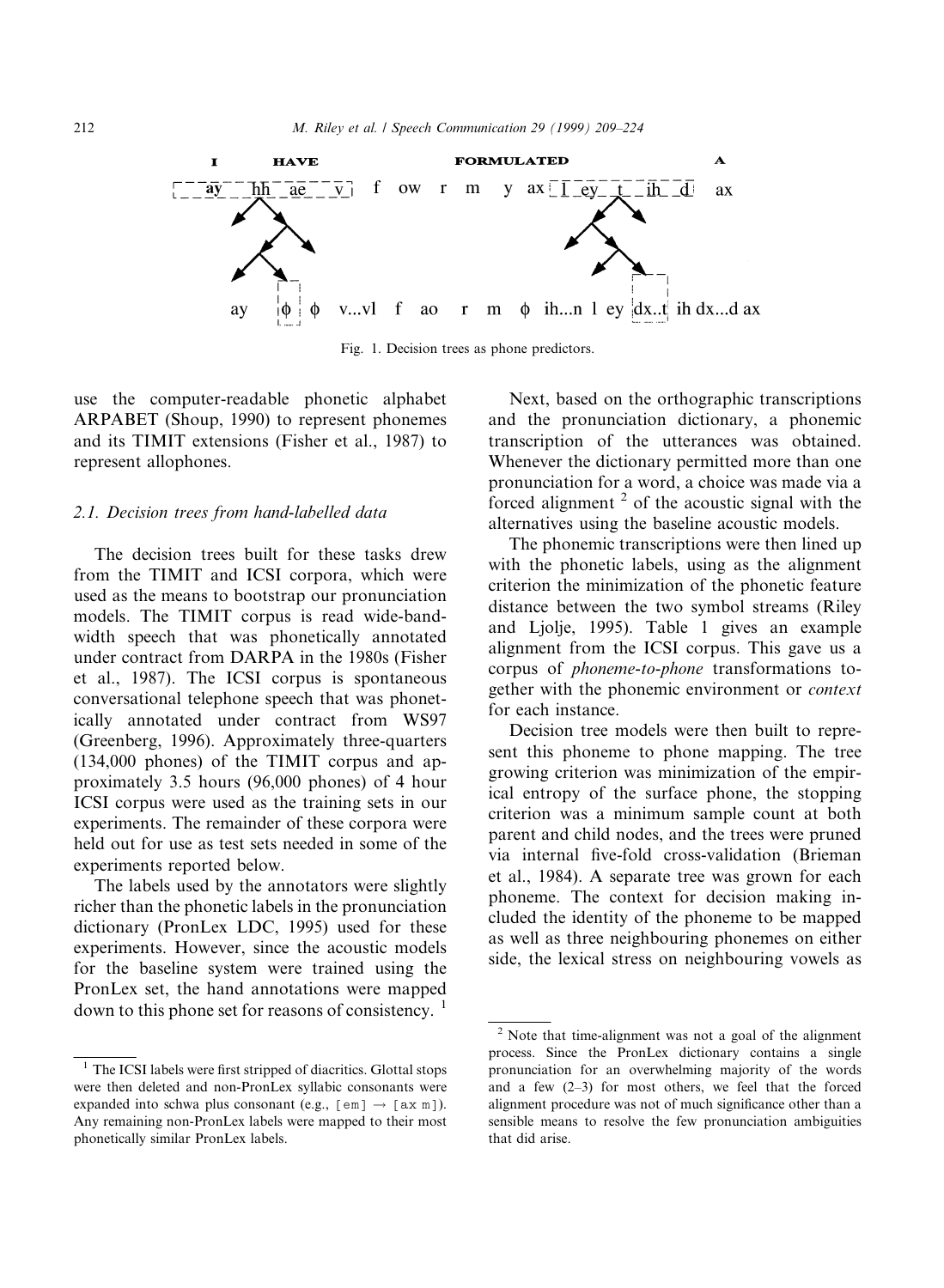Table 1 Phoneme-to-phone alignment for an ICSI transcription fragment

| Phoneme      | Phone        | Word |
|--------------|--------------|------|
| f            | f            | for  |
| ao           | ao           |      |
| $\mathbf r$  |              |      |
| dh           | dh           | the  |
| ax           | iy           |      |
| f            | f            | for  |
| ao           |              |      |
| $\mathbf r$  |              |      |
| dh           | dh           | the  |
| ax           | ax           |      |
| d            | jh           | drug |
| $\mathbf{r}$ | $\mathbf{r}$ |      |
| ah           | ah           |      |
| g            | g            |      |

obtained from the pronunciation dictionary, and the distance of the phoneme from the nearest segment boundary on either side, where the segment could be either a syllable, a word or a phrase. We also investigated the effect of leaving out a few of these features as well as adding a few others, and the results of this investigation are presented in subsequent sections.

The identity of each phoneme is specified by an encoding in terms of its phonetic features, using the four-element feature vector of (consonantmanner, consonant-place, vowel-manner, vowel-place) (see Table 2). For example, /s/ is encoded as (voiceless fricative, palatal,  $n/a$ ,  $n/a$ ) and  $/iy/$  is encoded as (n/a, n/a, y-diphthong, highfront). This encoding was chosen to guide the decision trees in asking concise, phonetically-relevant questions about phoneme identity (Riley and Ljolje, 1995). Given that there are forty-odd distinct English phonemes, some knowledge-based encoding as we have used or some data-driven clustering (Chou, 1990) is necessary, since the decision tree cannot entertain all  $2^{40}$  possible binary partitions of the phoneme set per tree node split (Brieman et al., 1984).

## 2.1.1. Predicting surface forms from baseforms

Each leaf in a tree thus assigned probabilities in some context to more than one surface form

| Table 2                 |  |
|-------------------------|--|
| Phoneme encoding scheme |  |

| $\bullet$ Consonant-manner<br>voiced stop, unvoiced stop, voiced fricative, unvoiced<br>fricative, voiced affricate, unvoiced affricate, nasal, rhotic,<br>lateral, not-applicable. |
|-------------------------------------------------------------------------------------------------------------------------------------------------------------------------------------|
| $\bullet$ Consonant-place<br>bilabial, labiodental, dental, alveolar, palatal, velar,<br>pharyngeal, not-applicable.                                                                |
| $\bullet$ Vowel-manner<br>monophthong, r-colored vowel, w-diphthong, y-diph-<br>thong, glide, not-applicable.                                                                       |
| $\bullet$ Vowel-place<br>front-low, front-mid-low, front-high, central-mid-low,<br>central-mid-high, back-low, back-mid-low, back-mid-<br>high, back-high, not-applicable.          |

realisation of the phoneme it modelled. A way to judge the goodness of these trees, therefore, was to apply them as predictors on a held out portion of the hand-labelled corpora. Test sets from TIMIT and ICSI corpora were held out for this purpose. The results in Table 3 summarize the predictive ability of the trees on these sets.  $3$  Relative to the context independent distribution of surface form realisations of a phoneme, decision trees built on the TIMIT portion of the trainig set reduce the entropy by about 50%, when tested on TIMIT. Those built on the Switchboard portion of the training set reduce the entropy by about 30%, when tested on Switchboard. Trees based on TIMIT alone are much less effective on the Switchboard test set (20%), but adding them to the Switchboard training data  $(ICSI + TIMIT)$  results in a small additional gain (32%). These results suggest there is more variability in pronunciations in Switchboard, relative to TIMIT, which is not captured by either the phonemic context cues or the modelling paradigm we considered.

Several additional experiments were conducted to compare the relative importance of the features, e.g., extent of phonetic neighbourhood or lexical

<sup>&</sup>lt;sup>3</sup> So that test observations in contexts unseen in training do not make entropy figures infinite, the worst  $10\%$  of the test data  $(i.e.,$  highest  $log<sub>2</sub>-prob$ ) is removed from each entropy measurement in this paper.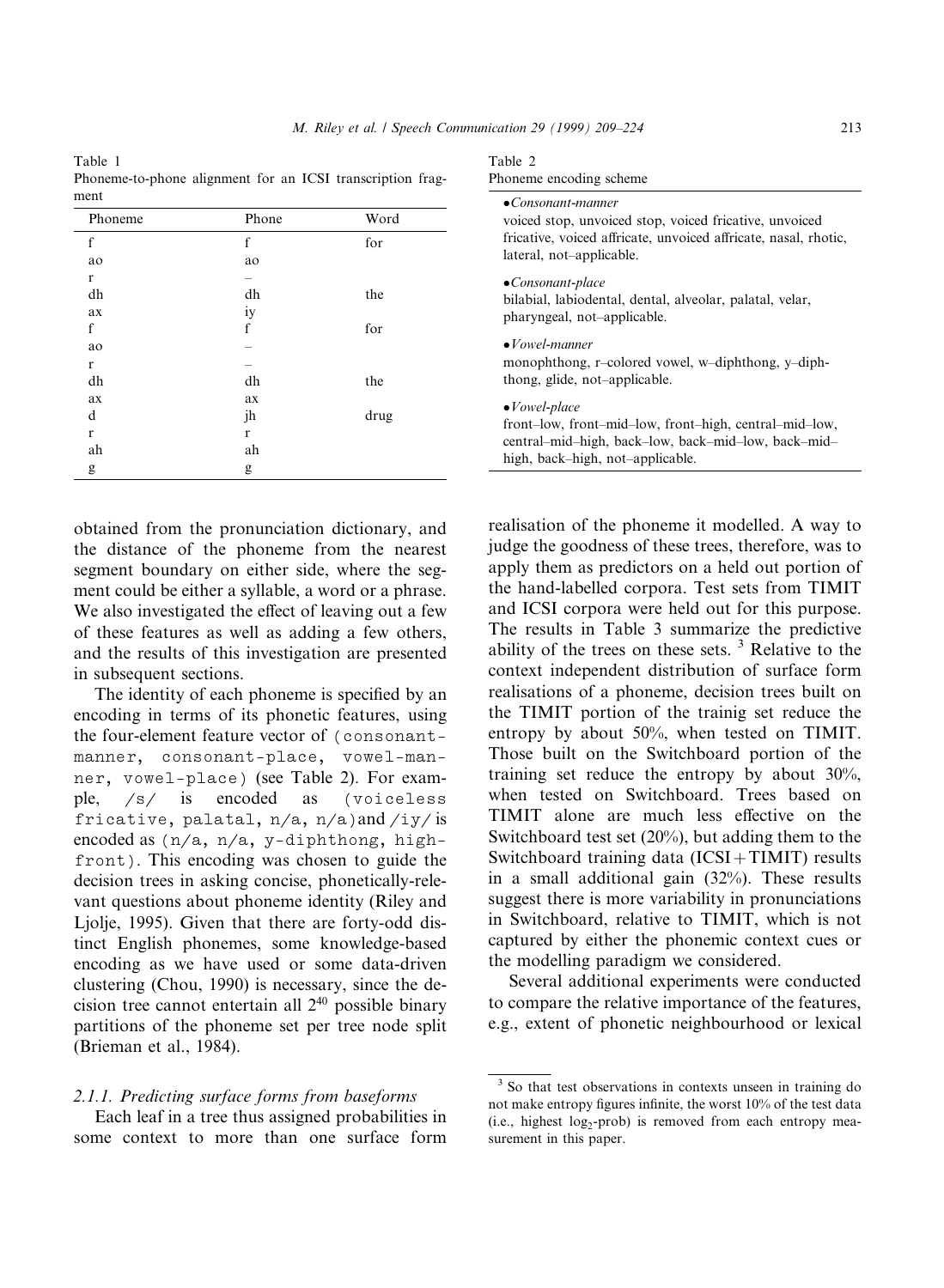Table 3 The entropy (in bits) of predicting the surface-form of a phonemea

| Training data  | Average log <sub>2</sub> -prob (efficiency) |                               |  |
|----------------|---------------------------------------------|-------------------------------|--|
|                | <b>ICSI-test</b>                            | <b>TIMIT-test</b>             |  |
| <b>TIMIT</b>   | $0.76 \rightarrow$<br>0.60<br>$(20\%)$      | $0.34 \rightarrow 0.17(51\%)$ |  |
| <b>ICSI</b>    | $0.72 \rightarrow$<br>0.50<br>$(30\%)$      |                               |  |
| $ICSI + TIMIT$ | $0.71 \rightarrow$<br>0.48<br>(32%)         |                               |  |

<sup>a</sup>The number preceding the arrow corresponds to prediction based on the relative frequency of the surface form and the one following the arrow corresponds to using a decision tree pronunciation model. Numbers in parentheses indicate relative reduction in entropy.

stress, that we have used as context in out pronunciation models. Some experiments were also conducted to quantify the importance of additional features which have not been used here. Though these results are of significant interest, we relegate them to Appendix A.1 for clarity of presentation.

#### 2.2. Generating automatic phone transcriptions

Using decision trees is a data intensive modelling technique. Large quantities of automatic phonetic transcriptions were generated to augment the hand-labelled corpora using the 37,000 sentence acoustic training corpus from 284 speakers for the NAB task at AT&T and using the 60-hour acoustic training corpus for the Switchboard task at WS97. Unlike (Weintraub et al., 1996), where unconstrained phone recognition was used to generate phone transcriptions, we constrained the words in our training utterances to assume only pronunciations generated by application of the decision trees to their phonemic baseforms: a forced alignment was performed on the resulting network of alternate pronunciations in an utterance and the most likely sequence of pronunciations was chosen to be the phonetic transcription. Pronunciation probabilities derived from the trees were used as `language model' weights during alignment, and since the word transcription was provided, word level language model weights are redundant and were not used.

Anecdotal evidence suggests that this method of obtaining automatic transcriptions is reasonable: it agrees more with human annotations than the phonemic baseforms do, though not by much. For the hand-labelled portion of the ICSI corpus, for instance, we aligned the baseforms with the hand labels and found the phone error rate of the citation form transcription to be about 30%. The error rate for the automatic transcriptions for the same portion was 25%.

It is also not clear if total agreement with the hand labels is desirable. Occasionally, as in the transcriptions shown in Table 4, a large number of human listeners preferred the automatic transcriptions to those of the annotators (who matched the dictionary in this case)! Readers who would wish to listen to this particular utterance can find it on the 1997 LVCSR workshop pronunciation project web page at www.clsp.jhu.edu.

## 2.2.1. Building decision trees from automatic transcriptions

These transcriptions were used to build new decision trees. Two options were explored to use this large amount of training data  $-$  retain the topology (i.e., the sequence of questions, or the equivalence classification of the contexts) of the original phonetically hand-labelled corpus trees, and only update their leaf distribution by pouring this new training data down those trees; or

Table 4

Comparing phonemic (dict), manual (icsi) and automatic (auto) phonetic transcriptions

| words        | just.                  | because                    | they're            | grand parents $\cdots$           |
|--------------|------------------------|----------------------------|--------------------|----------------------------------|
| dict<br>icsi | jh ah s t<br>ih ah s t | b ax k ah z<br>b ax k ah z | dh ey r<br>dh ey r | graenpeyrihnts<br>graenpeyrihnts |
| auto         | ih ax s                | b ax k ao z                | er                 | graenpehrs                       |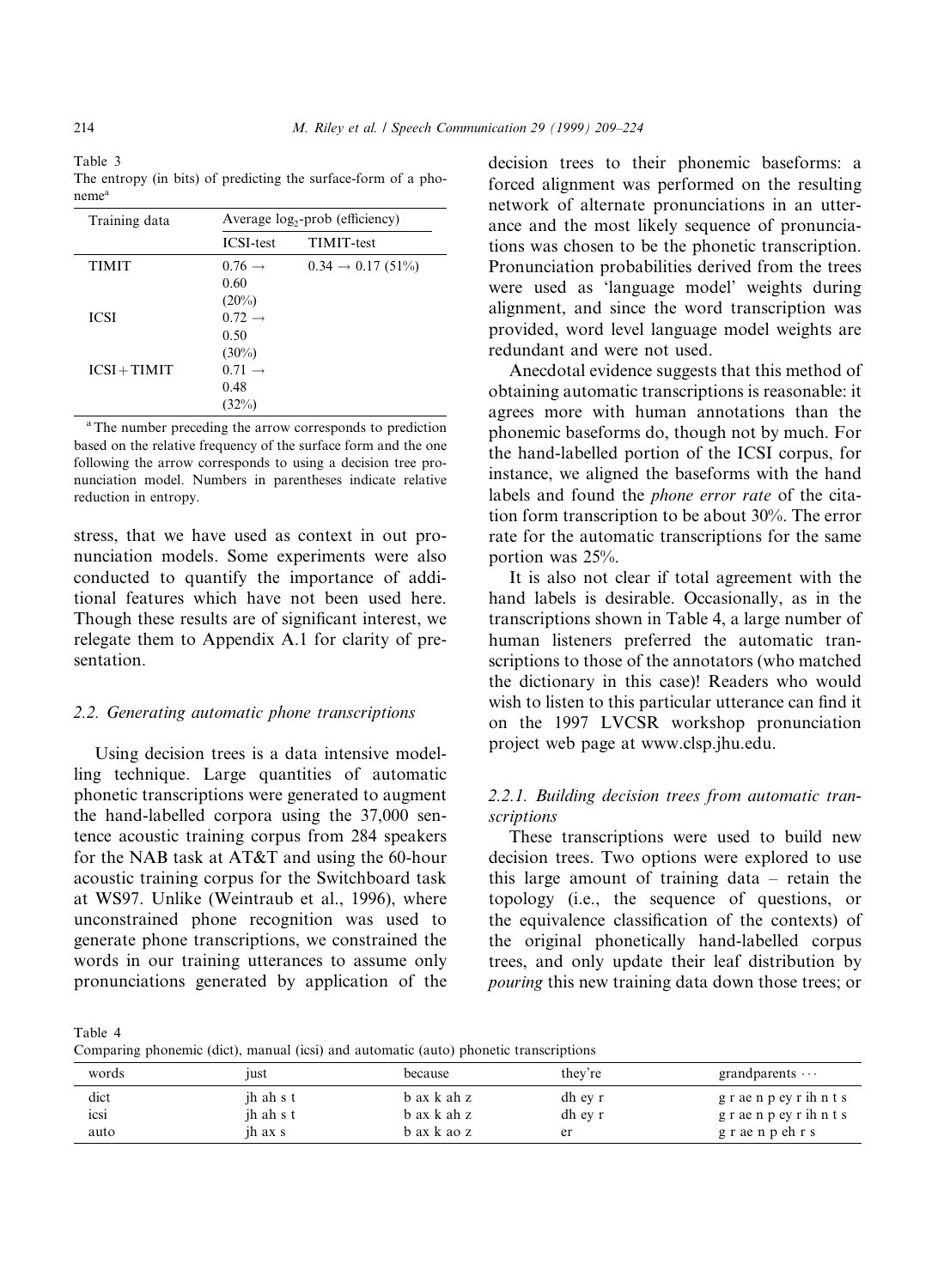Table 5 Rebuilding versus retuning the pronunciation trees

| Model          | $#$ Trn tokens | $log_2$ -prob |  |
|----------------|----------------|---------------|--|
| $ICSI + TIMIT$ | 96,040         | 0.525         |  |
| Recount        | 2.36 million   | 0.585         |  |
| weights        |                |               |  |
| Rebuild trees  | 2.36 million   | 0.542         |  |

rebuild the trees altogether. When applied to Switchboard, there is very little difference between the two methods in terms of prediction entropy on a held out set, as illustrated in Table 5.

It is also not surprising that the prediction entropy of these trees is higher than the  $ICSI + TIMIT$  trees trained on hand labels alone, because there is an obvious mismatch between the automatic derivation of the training transcriptions, and the hand-labelling of the test set. The fully rebuilt trees were named Retrained trees.

Since we now had much more training data, we also built trees which additionally included in the context the previously realised surface form so as to capture some of the dependency in the surface string. Trees built this way were named Retrained2 trees.

#### 2.3. Dictionary expansion using pronunciation trees

We applied the  $ICSI + TIMIT$  trees of Table 3 to successive phonemes of each baseform in the WS97 baseline dictionary to obtain a weighted pronunciation network as described in (Riley and Ljolje, 1995). Fig. 2 illustrates such a network for the word pretty.

Applied statically, this resulted in an expanded dictionary which we call the ICSI+TIMIT dictionary.

We also applied the Retrained trees to baseforms in the baseline dictionary as before, to obtain a second enhanced dictionary, which we call the Retrained dictionary. Finally, expanding the baseforms in the baseline dictionary using the Retrained2 trees resulted in the Retrained2 dictionary.

## 2.4. Testing with tree based dictionaries

At AT&T, both trees built on TIMIT and retrained trees built on the automatically transcribed



Fig. 2. Pronunciation network for pretty.

Table 6

NAB recognition results with enhanced dictionaries

| Dictionary             | WER $(\%$ |
|------------------------|-----------|
| TTS                    | 12.7      |
| <b>TIMIT</b>           | 10.8      |
| Retrained <sub>2</sub> | 10.0      |

NAB 284-speaker acoustic training corpus were used to constuct recognition dictionaries for the NAB Eval '95 test set. These were compared with a baseline system whose pronunciations came from the AT&T TTS text-to-speech system (Coker, 1985). Table 6 shows these recognition results. We see that the TIMIT-based trees gave a 1.9% WER reduction over the citation-form TTS dictionary, while trees retrained on the NAB 284-speaker acoustic training corpus gave an additional 0.8% reduction. In this earlier work, the full TIMIT phone set (minus the stop closures) was used, which contained 53 phones compared to the TTS inventory of 41 phonemes. Thus, new acoustic models had to be built for the larger phone set. In other words, the acoustic models used for the TIMIT and Retrained2 entries in Table 6 were different than the TTS-based test. At WS97, this was not required, since as mentioned before, the phone realisations had been forceably mapped to the PronLex set.

At WS97, bigram lattices for the WS97 development-test were rescored using the enhanced dictionaries described above using the WS97 baseline acoustic models. <sup>4</sup> Table 7 shows recognition

<sup>4</sup> The baseline acoustic models were state clustered cross-word triphones comprising about 7000 states, each with twelvecomponent Gaussian mixture output densities, trained on about sixty hours of Switchboard data.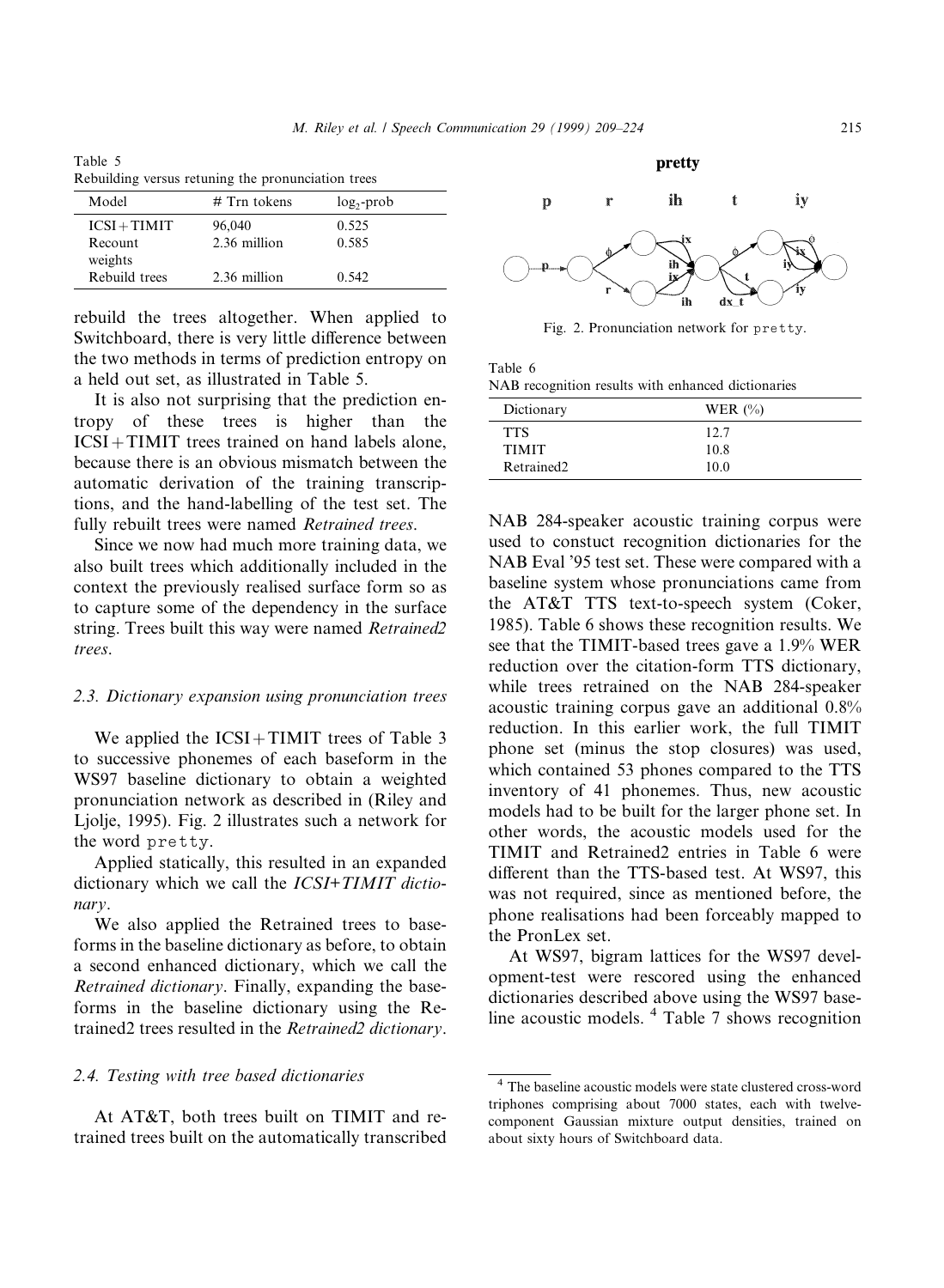| b michoodi a recognition results with children dictionaries |             |             |        |            |  |  |
|-------------------------------------------------------------|-------------|-------------|--------|------------|--|--|
| Dictionary                                                  | WER $(\% )$ | DEL $(\% )$ | SUB(%) | INS $(\%)$ |  |  |
| PronLex                                                     | 44.66       | 10.85       | 29.47  | 4.34       |  |  |
| $ICSI + TIMIT$                                              | 46.14       | 11.65       | 30.39  | 4.10       |  |  |
| Retrained                                                   | 43.99       | 10.90       | 29.08  | 4.02       |  |  |
| Retrained <sub>2</sub>                                      | 43.75       | 10.87       | 28.85  | 4.02       |  |  |
|                                                             |             |             |        |            |  |  |

Table 7 Switchboard recognition results with enhanced dictionaries

performance using the three static but weighted enhancements to the dictionary based on the  $ICSI + TIMIT$  trees, the Retrained trees and the Retrained2 trees.

The degradation in performance from the  $ICSI + TIMIT$  dictionary came as a surprise, especially since the AT&T NAB experiments showed an apparently opposite effect. There were, however, many differences between the two tests including (1) a read speech, low error task versus a spontaneous speech, high error rate task, (2) the TTS-dictionary versus the PronLex dictionary, (3) 53 phone set versus a 43 phone set, (4) potentially different phonetic transcription conventions between the TIMIT and ICSI labellers and  $(5)$  acoustic model retraining in the AT&T experiments but not in the WS97 experiments.

Regarding (2): the TTS dictionary (using the 41 ARPABET phoneme set) has few alternative pronunciations and favors citation forms (Coker, 1985), while the PronLex dictionary (using the 41 ARPABET phonemes plus syllabic l and n), has more alternative pronunciations, some containing (in principle) predictable variants (LDC, 1995). At AT&T, we used the PronLex dictionary to build an alternate NAB system and we used the TTS dictionary to build an alternate Switchboard system. We found little difference in the baseline performances (within 0.2% WER) of the alternate dictionary systems compared to their respective original dictionary systems. Regarding (5): preliminary attempts at WS97 to retrain acoustic models using tree-based pronunciation lexicons lead to significantly worse results (Byrne et al., 1997).

There were various conjectures made why the  $ICSI + TIMIT$  dictionary gave a worse result and we launched a series of experiments to investigate them. Again, while the results of these experiments are of significant interest, we relegate their descriptions to Appendix A.2 in order to maintain clarity of presentation. From Table 7, we also see that the Retrained and Retrained2 trees yielded modest but statistically significant improvements in word error rate over the WS97 baseline system.<sup>5</sup>

## 2.5. Summary of tree based experiments

- · Pronunciation probabilities based on TIMIT trees for NAB helped performance  $(+1.9\%)$ and reestimated trees helped more (+2.7%).
- · Pronunciation probabilities based on  $ICSI + TIMIT$  trees for Switchboard hurt performance  $(-1.5\%)$ , but those from reestimated trees help  $(+0.9\%)$ .
- · Reestimated pronunciation probabilities still don't agree with empirical frequencies in training (see Appendix A.2). Word level pronunciation probabilities should be examined.
- · Words have variable tendencies to be mispronounced. Perhaps all words in the dictionary should not be expanded equally (see Appendix A.2).

## 3. Explicit dictionary expansion

The degradation in performance due to the  $ICSI + TIMIT$  dictionary admits the possibility that the  $ICSI + TIMIT$  trees either generalise incorrectly or do a poor job of assigning costs to the alternate pronunciations. Both of these are crucial to the success of dictionary enhancement based methods. An alternate, more conservative

 $5$  The 95% confidence interval on the word error rate on our test set of 18,198 words is approximately 0.7% (assuming a binomial distribution on the word errors).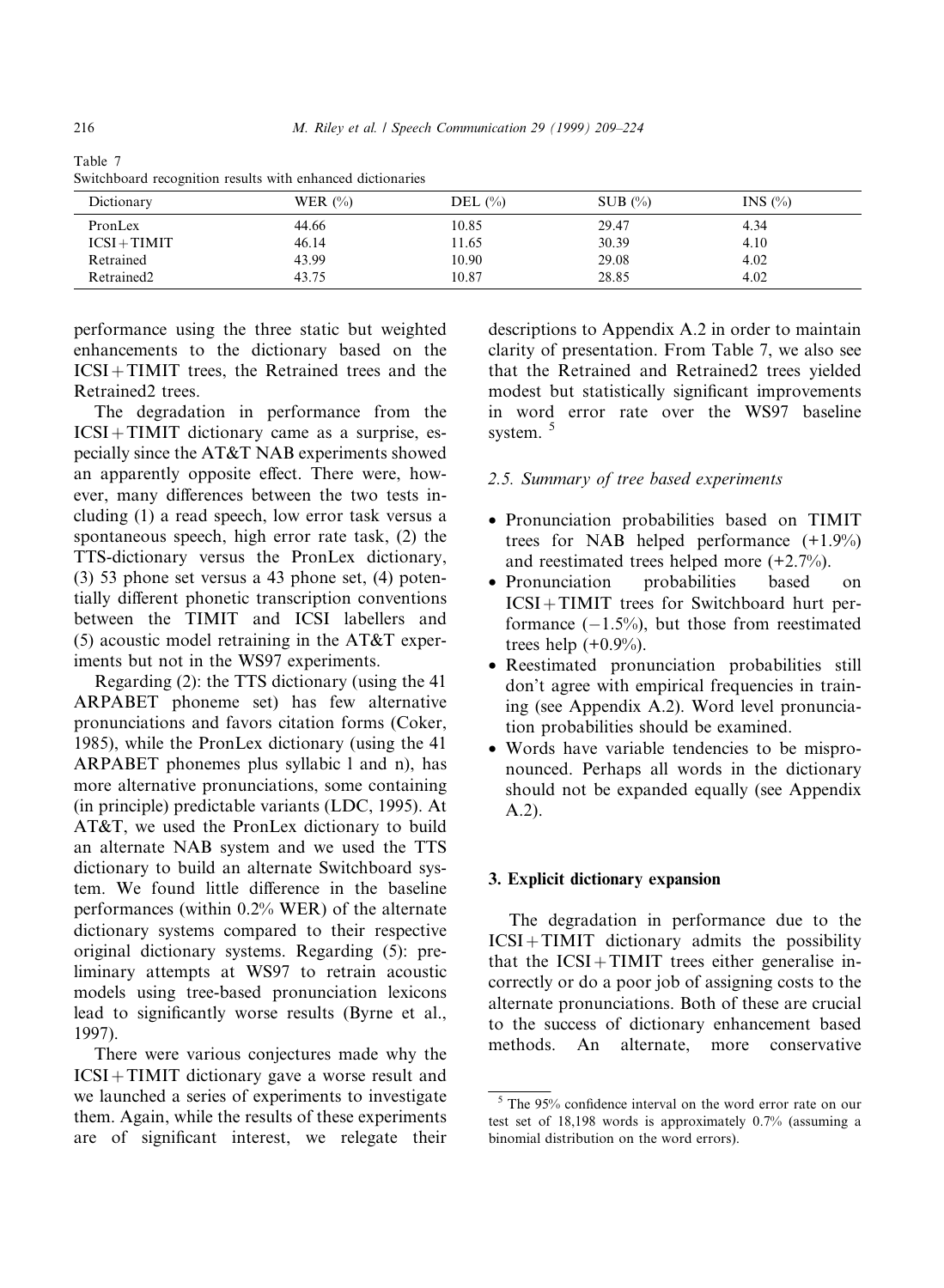| Lattice-rescoring with explicitly expanded dictionaries |             |             |        |             |  |  |
|---------------------------------------------------------|-------------|-------------|--------|-------------|--|--|
| Dictionary                                              | WER $(\% )$ | DEL $(\% )$ | SUB(%) | INS $(\% )$ |  |  |
| PronLex                                                 | 44.7        | 10.9        | 29.5   | 4.3         |  |  |
| ICSI multiword                                          | 44.6        | 10.3        | 29.7   | 4.6         |  |  |
| Auto multiword                                          | 43.8        | 10.4        | 29.1   | 4.3         |  |  |

Table 8 Lattice-rescoring with explicitly expanded dictionaries

approach to dictionary enhancement was therefore examined at WS97. As such, all experiments from here on apply to Switchboard.

#### 3.1. ICSI multiword dictionary

The PronLex dictionary is first enhanced with all the pronunciations for words seen in the hand-labelled (ICSI) portion of the corpus. A candidate list of 172 multiwords (cf. Finke and Waibel, 1997) is also appended to the dictionary to capture coarticulation, and pronunciations for these are similarly appended using the hand-labelled corpus. The word transcription of the training corpus is then expanded using these alternate pronunciations and aligned with the acoustics using our baseline models. New pronunciations which are chosen sufficiently often (in at least 20% of the tokens for each type) are deemed bona fide entries to the ICSI Multiword dictionary; the others are discarded. Pronunciations are assigned weights based on their relative frequency.

#### 3.2. Auto multiword dictionary

Instead of the forced alignment among alternate pronunciations extracted from the hand-labelled portion of the corpus as described above, new pronunciations for words and multiwords may be chosen from the large automatically transcribed corpus described in Section 2.2. This alternative approach yields the Auto Multiword dictionary. Qualitatively speaking, this dictionary invokes the decision tree pronunciation models to generate alternatives, but keeps only those which occur frequently enough in the automatic transcription. Again, weights are assigned to each pronunciation based on its relative frequency.

## 3.3. Recognition results using expanded dictionaries

Bigram lattices for the WS97 dev-test, generated using the PronLex dictionary, are rescored using the enhanced dictionaries described above. The multiwords are incorporated into the lattices as additional lattice arcs that parallel their corresponding single word arcs. These multiword arcs are correctly weighted so that sentence hypotheses receive the same language model score whether or not a multiword pronunciation is chosen. Table 8 shows recognition performance using the two dictionaries. The 0.9% improvement due to the Auto Multiword dictionary is encouraging, particularly in contrast to the lack of improvement obtained from the ICSI Multiword dictionary. This comparison further reinforces the impression that the hand-labelled data is good for bootstrapping, but not reliable enough for directly estimating pronunciation models. At the least, incorporation of human expert knowledge into statistical information processing systems has been shown again to be a difficult problem in which naive approaches do not work as well as the modelling techniques that match the supplied knowledge to the capabilities of the system.

#### 4. Coarticulation sensitive clustering

Context dependent acoustic models such as triphone HMMs are capable of implicitly modelling some allophonic variation. However, the models in our baseline system do not distinguish between word-internal and cross-word triphones, and one may hypothesise that the gains above, especially those from the Multiword experiments, are due to better modelling of common cross-word effects. To investigate this possibility, the triphone clustering procedure in our HTK-based system is enhanced, as described next (Young et al., 1995).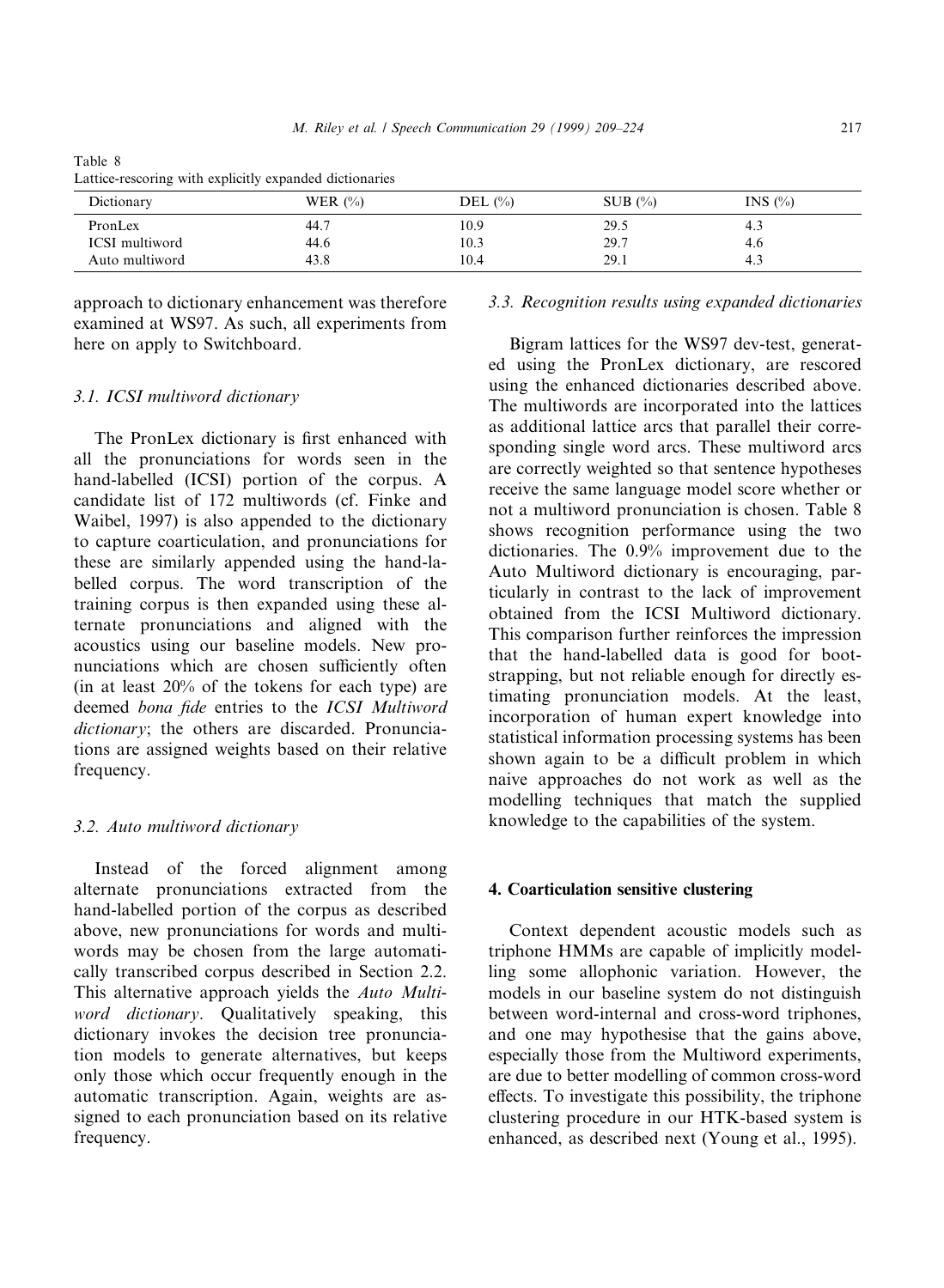| Table 9                        |  |  |
|--------------------------------|--|--|
| Lattice-rescoring with new AMs |  |  |

| Dictionary                    | WER $(\% )$ | DEL $(\% )$ | SUB(%) | INS $(\%)$ |
|-------------------------------|-------------|-------------|--------|------------|
| Baseline acoustic models      |             |             |        |            |
| PronLex                       | 43.4        | 9.8         | 29.4   | 4.1        |
| <b>INTWBD</b> acoustic models |             |             |        |            |
| PronLex                       | 41.8        | 10.1        | 27.8   | 3.9        |
| Retrained <sub>2</sub>        | 41.3        | 10.2        | 27.5   | 3.7        |
| Auto multiword                | 41.1        | 9.7         | 27.5   | 4.0        |

The major deviation from the baseline system is to mark the phonesin the the PronLex dictionary to permit acoustic triphone state clustering routines to make explicit use of information about word boundary location. Another important modification is the use of a specific interjection phone set. This is not so much to model interjections better as to prevent the very frequent interjections from overwhelming the clustering and modelling of phones in noninterjections. Acoustic model training is carried out in the same manner as the baseline system, with the difference that the question set for triphone state clustering is augmented with questions regarding the word boundary tags and interjection phone set. A set of acoustic models, named the INTWBD models, comparable to the baseline in terms of the number of states and Gaussian components, is thus estimated.

Next, the training data is retranscribed using these models and the pronunciation networks of Section 2.2. The Retrained2 dictionary and the Auto Multiword dictionary of Sections 2.2 and 3.2, respectively, are then regenerated from these transcriptions.

# 4.1. Recognition results using improved acoustic models

Table 9 shows the results  $6$  of rescoring the WS97 dev-test set using the INTWBD acoustic models, and indicates that enabling the state clustering to take advantage of word boundary information and separate phones for interjections result in significant improvement in performance  $(1.6\%)$ . Observe that the two dictionary enhancement techniques continue to provide added improvements (0.7%), though to a slightly smaller extent now.

#### 5. Language model improvements

In the spirit of investigating whether pronunciation modelling via the two expanded dictionaries continues to be of benefit when other components of the system are improved, lattices generated by a bigram language model and the baseline PronLex dictionary are rescored using a trigram language model and the Retrained2 and Auto Multiword dictionaries. The results in Table 10 are therefore directly comparable with those in Table 9, which are based on bigram scores.

Observe that the improvement from the INT-WBD models over the baseline models is 1.5%, which matches the 1.6% improvement with the bigram language model. The additional improvement of 0.5% from the Retrained2 dictionary also continues to hold, and the improvement from the Auto Multiword dictionary over the PronLex dictionary actually increases from 0.7% to 0.9%. All these results indicate that our straightforward pronunciation models and the coarticulation sensitive acoustic modelling provide gains which are additive to language model improvements.

<sup>&</sup>lt;sup>6</sup> Though these results are for the same baseline system and test set, the baseline performance here differs slightly from the one shown in Tables 7 and 8. This is mostly due to a change in the acoustic segmentation of the test set between the two experiments, evidently for the better, and to a smaller extent due to a small change in the scoring software.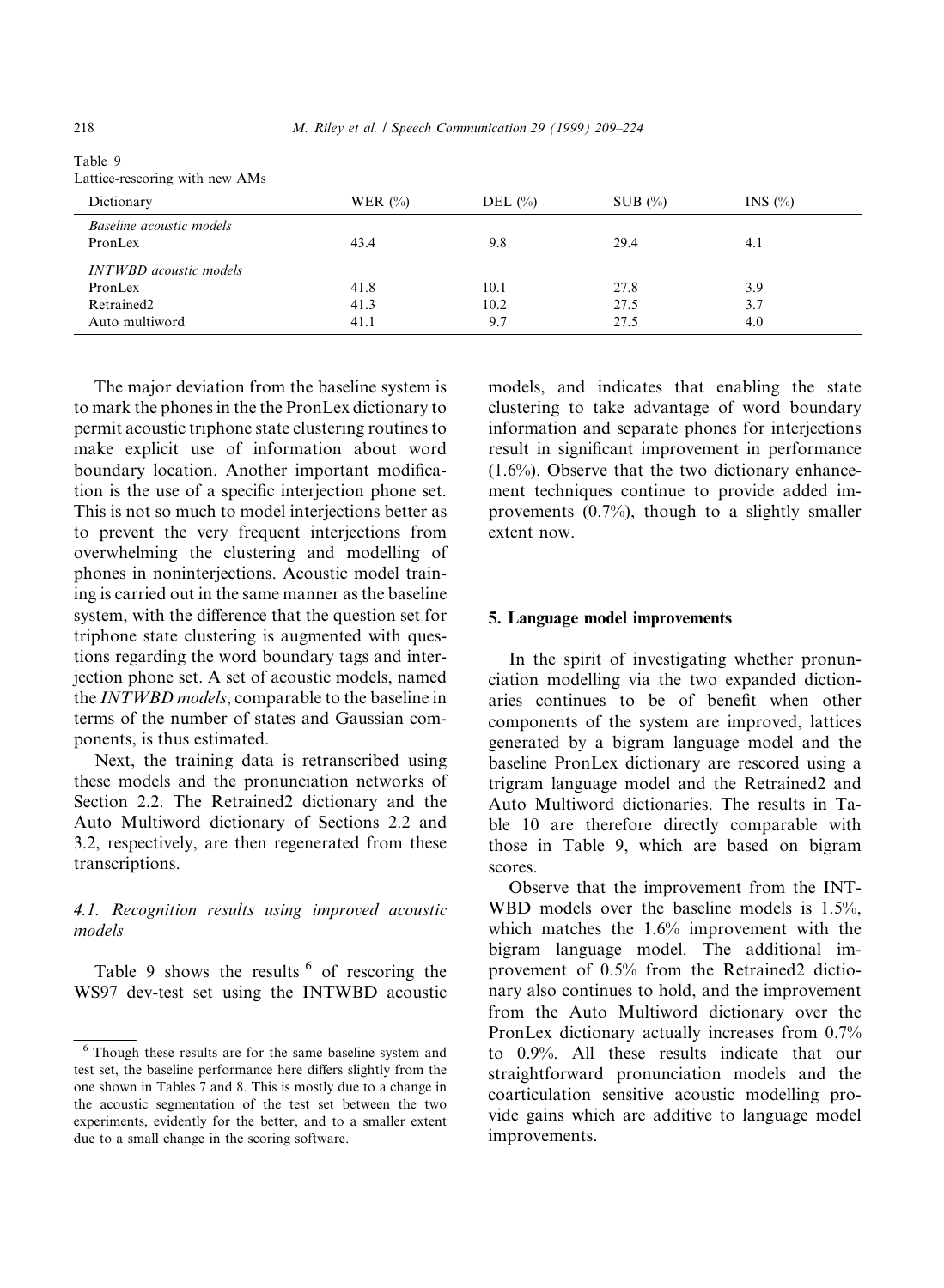| Lattice-rescoring with new AMs and a trigram LM |           |             |        |             |  |
|-------------------------------------------------|-----------|-------------|--------|-------------|--|
| Dictionary                                      | WER $(\%$ | DEL $(\% )$ | SUB(%) | INS $(\% )$ |  |
| Baseline acoustic models                        |           |             |        |             |  |
| PronLex                                         | 40.9      | 8.9         | 27.8   | 4.2         |  |
| <b>INTWBD</b> acoustic models                   |           |             |        |             |  |
| PronLex                                         | 39.4      | 9.2         | 26.2   | 4.0         |  |
| Retrained <sub>2</sub>                          | 38.9      | 9.2         | 25.9   | 3.8         |  |
| Auto multiword                                  | 38.5      | 8.6         | 25.8   | 4.2         |  |
|                                                 |           |             |        |             |  |

## Table 10 Lattice-rescoring with new AMs and a trigram LM

## 5.1. The effect of multiwords

The performance of the Auto Multiword dictionary with the INTWBD acoustic models given in Table 10 is the best obtained in the experiments we report here. To determine the actual contribution of the multiword pronunciation models to this result, we removed the multiwords from the Auto Multiword dictionary and rescored the trigram lattices using the INTWBD models. We found that the 38.5% result did not change. From this we conclude that while it is possible to identify and obtain pronunciations for multiwords using automatic methods, including multiwords in lattice rescoring experiments neither helps nor hurts performance. This is an encouraging result, in that it suggests the benefits we see are due to newly learned pronunciations and not merely from additional model complexity. We note also that this result does not contradict earlier work which found gains from multiwords (Finke and Waibel, 1997). Multiwords do make it possible to selectively incorporate cross-word acoustic context in single pass recognition systems.

#### 6. Acoustic model retraining

The baseline as well as the INTWBD acoustic models are trained on the PronLex dictionary, prompting the concern that these models are not appropriate for use with the new dictionaries. In particular, given the prevalence of reduced variants in the new dictionaries, the acoustic contexts upon which the triphone states are clustered in the baseline system are suspected to be poorly matched to the new dictionaries. This section describes a procedure used to retrain models better matched to the ICSI Multiword dictionary.  $\frac{7}{1}$  This work makes use of the training techniques developed by the Hidden Pronunciation Mode group at the 1996 LVCSR Workshop.

First, the state clustered triphone INTWBD models and the regenerated ICSI Multiword dictionary of Section 4 are used to obtain a phonetic transcription of the corpus, which then remains fixed during training. Untied triphones for this transcription are then cloned from the monophone HMMs created during the training of the baseline system. Finally, the training procedure for the INTWBD models is mimicked starting with triphone HMM reestimation, followed by state clustering, etc. The resulting HMMs, comparable in the number of states and Gaussian components to the baseline system, are called MWINTWBD models.

# 6.1. Recognition results using retrained acoustic models

Bigram lattices for the WS97 dev-test, generated using the baseline acoustic models and the PronLex dictionary, are rescored using the MWINTWBD acoustic models and the ICSI

<sup>7</sup> Acoustic retraining was not on our best (Auto Multiword) dictionary for historical reasons: the ICSI Multiword dictionary was obtained first, and a retraining effort was started before the superiority of the Auto Multiword dictionary was established.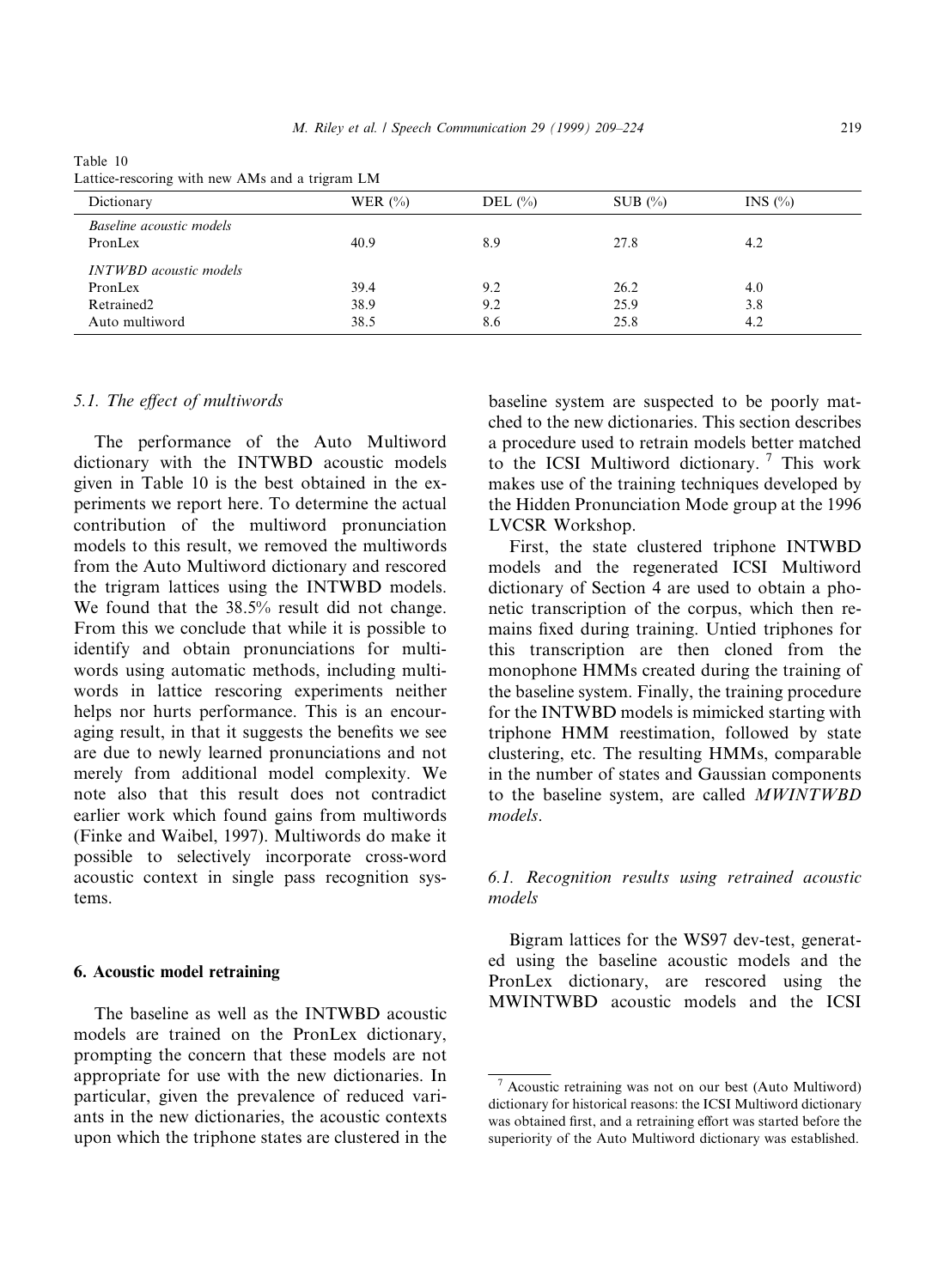| Model           | WER  | DEL.   | <b>SUB</b> | INS    |
|-----------------|------|--------|------------|--------|
|                 | (%)  | $(\%)$ | $(\%)$     | $(\%)$ |
| Bigram LM       |      |        |            |        |
| <b>INTWBD</b>   | 41.8 | 10.1   | 27.8       | 3.9    |
| <b>MWINTWBD</b> | 41.3 | 9.6    | 27.5       | 4.2    |
| Trigram LM      |      |        |            |        |
| <b>INTWBD</b>   | 39.4 | 9.2    | 26.2       | 4.0    |
| <b>MWINTWBD</b> | 39.0 | 8.7    | 26.1       | 4.2    |

Table 11 Lattice-rescoring with retrained acoustic models

Multiword dictionary. Table 11 shows the results of the rescoring experiment.

Recall from Table 8 that the ICSI Multiword dictionary gives essentially no gain by itself, and thus the gain here  $(0.4\%)$  may be attributed to the acoustic retraining. It is expected that substantially higher gains will be attained by acoustic retraining with better phonetic transcription such as those obtained using the Auto Multiword dictionary.

## 7. Conclusion

This research suggests that significant improvement in speech recognition can be made by suitably modelling systematic pronunciation variation. Further, our results indicate that while a hand-labelled corpus is very useful as a bootstrapping device, estimates of pronunciation probabilities, context effects, etc., are best derived from larger amounts of automatic transcriptions, preferably done using the same set of acoustic models which will eventually be used for recognition.

On NAB, using pronunciation modelling with acoustic model retraining, we saw a 2.7% reduction in WER over a TTS baseline system. On Switchboard, without acoustic model retraining, we saw a 0.9% reduction in WER over a PronLex baseline system, which is demonstrably additive to improvements in language (2.5%) and acoustic  $(1.5\%)$  modelling, and to gains from adaptation (not reported here). Work is underway to develop effective acoustic model retraining methods for Switchboard when these statistical pronunciation lexicons are employed.

While we were heartened by the improvements seen and the knowledge gained, there are nevertheless many issues and details left unexplored. Briefly, these include:

- Effective acoustic model retraining when using pronunciation models for spontaneous speech;
- · Improved cross-word and phone-realisation dependency modeling with the decision tree approach;
- · Generalisation to unseen contexts with the multiword approach;
- Dynamic pronunciation modelling  $-$  e.g., effective use of duration/rate;
- · Speaker normalization/clustering in pronunciation modelling;
- · Discriminative training of the pronunciation models to reduce confusability.

We conclude by mentioning that our effort at the WS97 Workshop, which involved individuals from various locations with a common interest in pronunciation modelling, not only produced some answers, but raised questions and formed relationships that will hopefully serve to further our understanding of pronunciation modelling in the future.

# Acknowledgements

The work of Murat Saraclar and Sanjeev Khudanpur was partially supported by the National Science Foundation under Grant No. 9714169.

## Appendix A

## A.1. Useful features for predicting pronunciations

The tree based models of Section 2.1.1 were studied to evaluate the relative merits of the features used for predicting alternate pronunciations, as also to gauge the gain from using additional features not used in the models described in Section 2.1.1.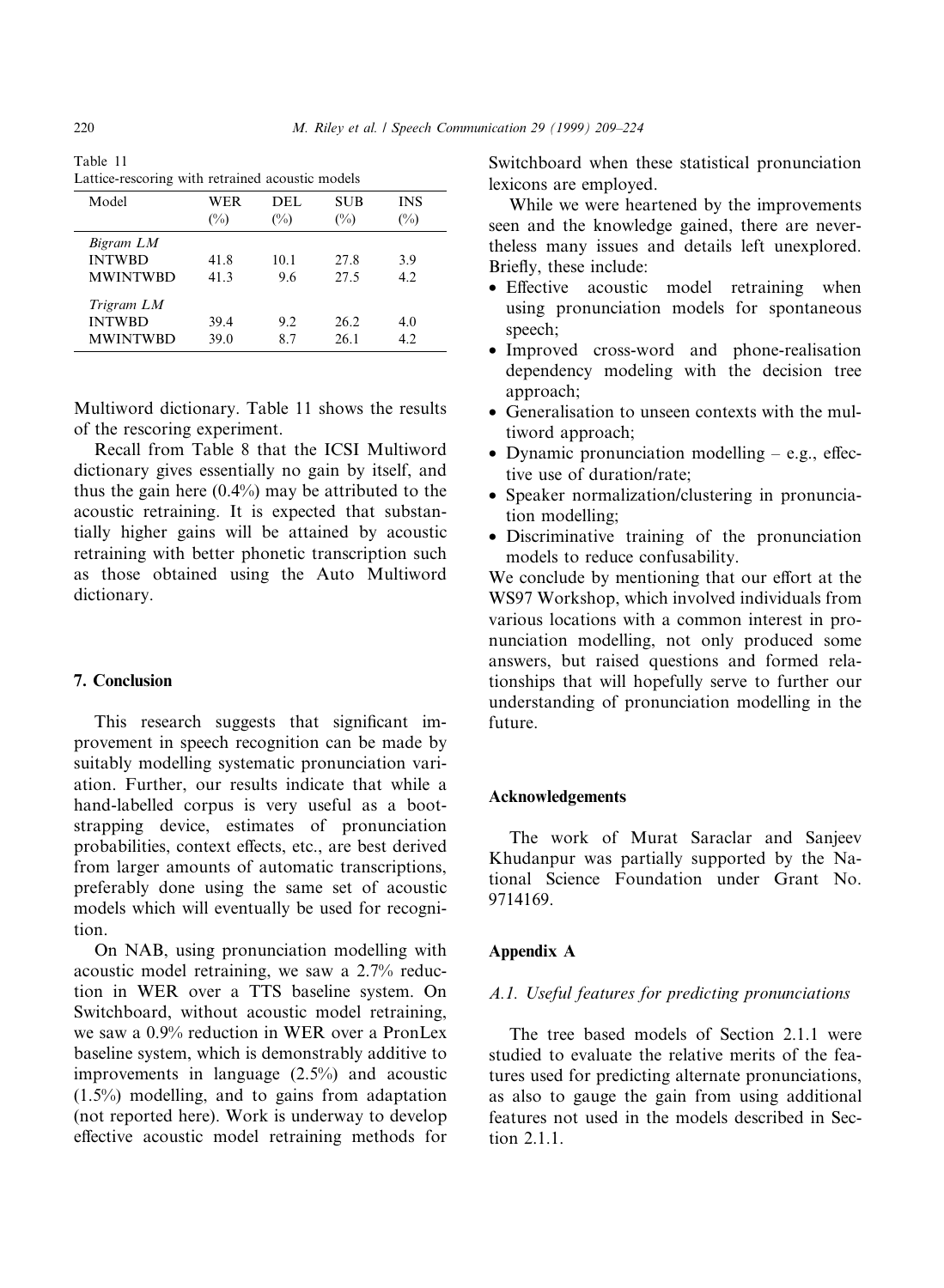Table 12 Leaving out features from the context

| $log_2$ -prob |
|---------------|
| 0.485         |
| 0.484         |
|               |
| 0.485         |
|               |
| 0.487         |
| 0.490         |
| 0.497         |
| 0.498         |
|               |
| 0.527         |
| 0.537         |
| 0.547         |
| 0.606         |
| 0.714         |
|               |

## A.1.1. The effect of leaving out features

In order to investigate the conditional utility of each of our contextual features given the others, trees were built at WS97 by leaving features out from the context one at a time. Table 12 summarizes the results of these experiments. The trees were trained on all of the Switchboard and TIMIT data mentioned above, and the test set was the same as the one used for the Switchboard results of Table 3.

Note that, at least for this corpus size, there was little additional predictive power in neighbouring phonemes more than one position away, when the triphone context, word boundary, and lexical stress related information was specified.

It seems reasonable to conclude that most of the modeling gain for the pronunciation trees comes from the immediate  $+/-1$  phonemic context, lexical stress and segment boundary location information. The contribution of the other features is small, and they may be excluded if computational resources are an issue.

# A.1.2. The impact of some additional features

We also experimented at WS97 with adding new features to the decision trees.

• Based on the number of distinct pronunciations of a word that were seen in the ICSI-portion of the corpus, words were categorized into ten

bins: from words having many pronunciations to words having few pronunciations. The bin number was then provided to the trees for each phoneme of the word. It was hoped that knowing how stable a word's pronunciation was would help predict the surface form better.

- · It is varyingly conjectured that frequently used words, function words or low information bearing words often tend to be mispronounced. The frequency of occurrence of a word in the 60 hour acoustic training corpus was provided to the trees for each phoneme of the word.
- · In the hope of capturing limited phonotactics, as well as to indirectly model deletion or reduction of units larger than phonemes, the trees were provided the surface form realisation of the previous phoneme.

Table 13 summarizes our results. All the features used by the  $ICSI + TIMIT$  trees of Table 3 are already present in the context. Note that while we were unable to successfully exploit the information about empirical pronunciation variability or frequency of a word, knowing the previous surface form seems to be of significant value in this modelling paradigm, perhaps because it compensates for some of our conditional independence assumptions in modelling the phoneme to phone mapping very locally.

# A.2. Diagnosis of models based exclusively on handlabelled data

It was noted in Section 2.4 that unlike our experience on the NAB corpus, where a pronunciation model constructed from the TIMIT corpus was helpful in reducing recognition errors, the model build from the  $ICSI + TIMIT$  labelled data resulted in higher error rates on the Switchboard

Table 13 Adding new features to the context

L.

| Features added to context                   | $log_2$ -prob |
|---------------------------------------------|---------------|
| None                                        | 0.485         |
| Word level pronunciation variance (10 bins) | 0.481         |
| Word frequency (from 60 hour training)      | 0.483         |
| Pronunciation variance and word frequency   | 0.483         |
| Pronunciation variance, word frequency      | 0.451         |
| and previous phone                          |               |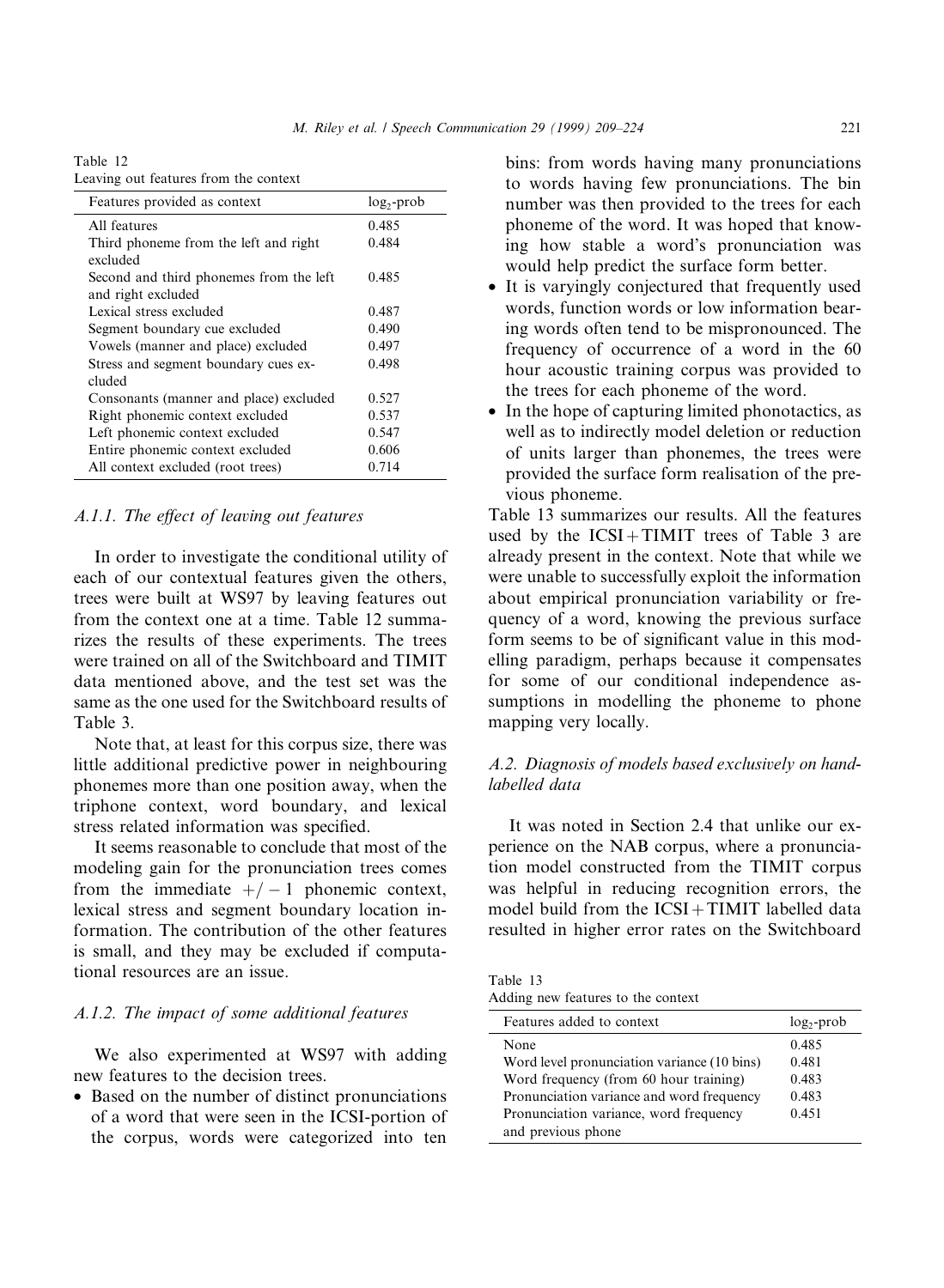| Table 14 |                                     |  |
|----------|-------------------------------------|--|
|          | Scaling pronunciation probabilities |  |

| Dictionary     | Weights   | WER $(\% )$ | DEL  | <b>SUB</b> | INS |
|----------------|-----------|-------------|------|------------|-----|
| PronLex        | $\sim$    | 44.66       | 1987 | 5398       | 796 |
| $ICSI + TIMIT$ | $=$       | 46.14       | 2134 | 5568       | 751 |
| $ICSI + TIMIT$ | $max = 1$ | 46.13       | 1904 | 5653       | 893 |

Table 15

Word-internal versus cross-word pronunciation modelling

| Dictionary     | Context | WER $(\% )$ | DEL  | <b>SUB</b> | INS |  |
|----------------|---------|-------------|------|------------|-----|--|
| PronLex        | $\sim$  | 44.66       | 1987 | 5398       | 796 |  |
| $ICSI + TIMIT$ | None    | 46.14       | 2134 | 5568       | 751 |  |
| $ICSI + TIMIT$ | Phone   | 46.09       | 2112 | 5590       | 743 |  |

corpus. We investigated several possible causes for this effect and they are reported below.

# A.2.1. Are words with many pronunciations being penalized?

It is conceivable that a word such as and, which admits many pronunciations, may be unnecessarily penalized relative to a word with few pronunciations such as an. E.g., the phones [ae n] are the most likely pronunciation for both an and and in conversational speech. Since they have a much higher likelihood amongst pronunciations of an than amongst those of and, other things being equal, it costs less to map these phones to the word an.

If Viterbi decoding is employed, many researchers have suggested that this problem is alleviated by scaling the pronunciation probabilities of every word so that the most likely pronunciation has unit weight. <sup>8</sup> We scaled our enhanced  $ICSI + TIMIT$  dictionary in this manner, and found an insignificant gain (see Table 14), ruling

this out as the major cause of the degradation in performance.

## A.2.2. Do the trees badly need crossword context?

Recall that the enhanced dictionaries were obtained by applying the pronunciation trees to baseforms in isolation, and thus they could not utilise crossword context. We wrote additional software utilities so that the pronunciation model could be applied to the bigram lattices directly. However, looking at three neighbouring phonemes across word boundaries would have resulted in a drastic expansion of the lattice. We therefore implemented crossword pronunciation trees which looked at only one neighbouring phoneme in the context. This, we expected, would not be a severe limitation in light of the fact (from Table 12) that the deleted context is of little additional value in prediction.

The results in Table 15 indicate that this too is not the reason for the poor performance of the  $ICSI + TIMIT$  dictionary. We conjecture that crossword pronunciation context is perhaps more important for some words than others (e.g., and I, want to).

## A.2.3. Are the trees generalising too much?

The motivation for using local decision tree based models is to be able to observe phoneme to

<sup>8</sup> This would perhaps be unnecessary if the likelihoods were properly summed over all pronunciations of a word, but is a sensible adjustment for Viterbi decoding, as is the additional scaling of the pronunciation probabilities by the language model scale (12) to bring them on par with the acoustic scores.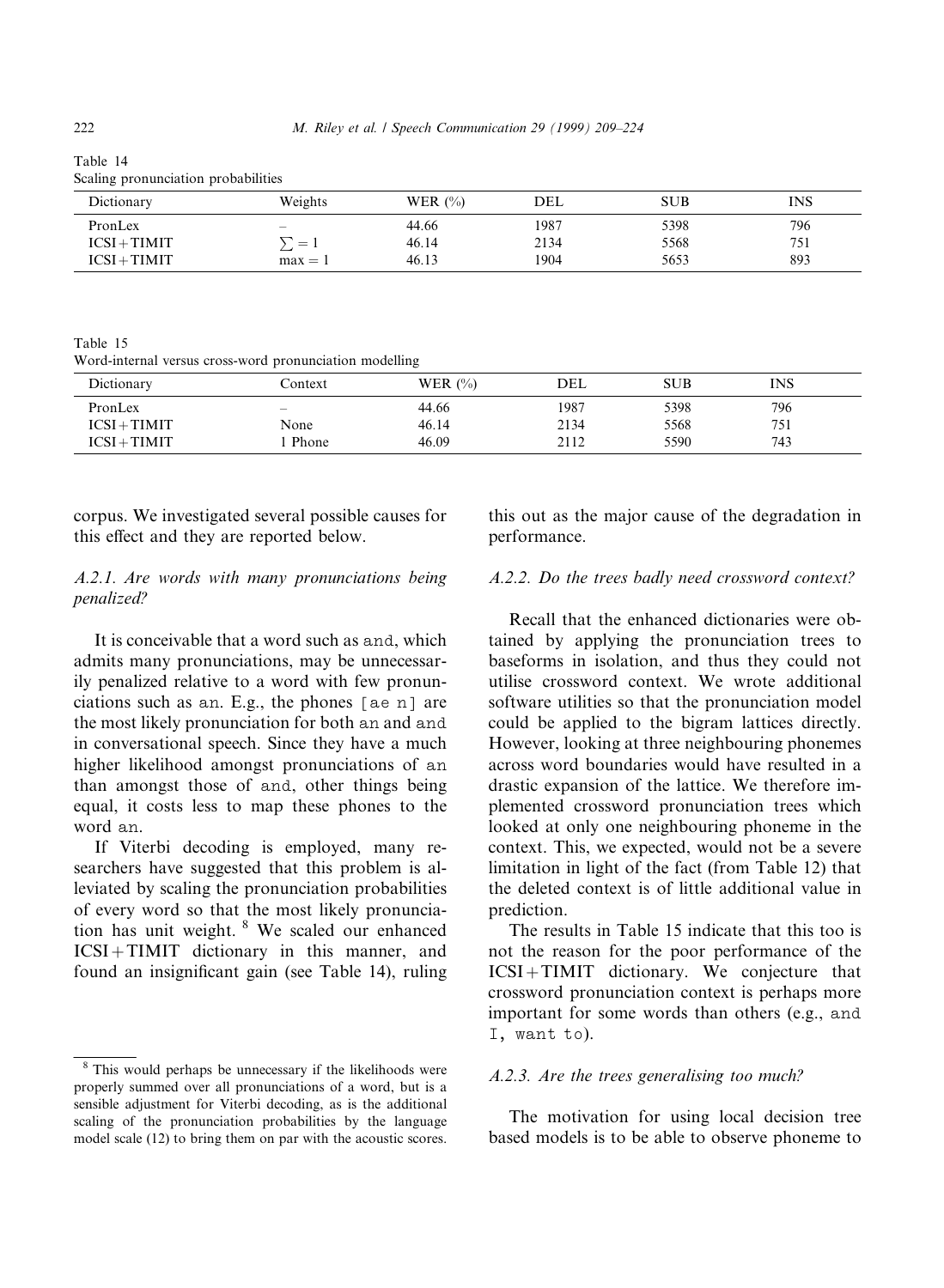| Expanding only the most frequent words using trees |            |      |            |     |  |
|----------------------------------------------------|------------|------|------------|-----|--|
| Dictionary $(\#$ expanded)                         | WER $(\%)$ | DEI. | <b>SUB</b> | INS |  |
| <b>PronLex</b>                                     | 44.66      | 1987 | 5398       | 796 |  |
| $ICSI + TIMIT$ (All words)                         | 46.14      | 2134 | 5568       | 751 |  |
| $ICSI + TIMIT$ (Top 100)                           | 45.50      | 2213 | 5456       | 666 |  |

Table 16

phone transformations which are universally applicable. However, it may be argued that since many words exhibit remarkably stable pronunciations in the hand-labelled data set, the pronunciation model when applied to these words creates confusion without generating useful new pronunciations. We therefore expanded only the hundred most frequent words in the corpus using the  $ICSI + TIMIT$  trees, and tested using this instead of the  $ICSI + TIMIT$  dictionary.

As the results in Table 16 indicate, this is a significant improvement over expanding all dictionary entries, and should be investigated further. However, the performance continues to be below that of the baseline system. This suggests that expanding only the 100 most frequent words simply brings the system closer to the baseline, and the recognition performance tracks this regression.

## A.2.4. Can the weights in dictionary be improved?

Application of the decision tree model one phoneme at a time entails a conditional independence assumption between the surface forms given the baseforms, much as in a hidden Markov model (HMM). Thus the resultant probability of a pronunciation (obtained as a product of the conditional probabilities of the surface phones) is, at best, as reflective of the observed frequency of the pronunciation as the goodness of this independence assumption. To check this, we compared the probabilities of the pronunciations in the  $ICSI + TIMIT$  dictionary for a few hand-picked words with their relative frequency in our automatic transcriptions. Table 17 suggests that the tree probabilities, and perhaps the independence assumption as well, are very unsatisfactory. Much room for research and improvement remains here.

Since the Retrained trees were based on much more data (which also happened to be the same data from which the empirical probabilities of the

| n. |  |
|----|--|
|----|--|

Empirical versus  $ICSI + TIMIT$  dictionary probabilities

| Probability                |           |  |
|----------------------------|-----------|--|
| $ICSI+TIMIT$<br>dictionary | Empirical |  |
| WANT TO: [waanttax]        |           |  |
| 0.04                       | 0.34      |  |
| 0.20                       | 0.28      |  |
| 0.05                       |           |  |
| WANT TO: [w ah n t t ax]   |           |  |
| 0.05                       | 0.37      |  |
| 0.26                       |           |  |
| 0.06                       |           |  |
|                            |           |  |

| `able |  |
|-------|--|
|-------|--|

|  | Empirical versus retrained dictionary probabilities |  |  |
|--|-----------------------------------------------------|--|--|
|  |                                                     |  |  |

| Pronunciation            | Probability                          |           |
|--------------------------|--------------------------------------|-----------|
|                          | Retrained <sub>2</sub><br>dictionary | Empirical |
| WANT TO: [waanttax]      |                                      |           |
| w aa n ax                | 0.08                                 | 0.34      |
| w aa n t ax              | 0.49                                 | 0.28      |
| w aa n t uw              | 0.08                                 |           |
| WANT TO: [w ah n t t ax] |                                      |           |
| w ah n ax                | 0.10                                 | 0.37      |
| w ah n t ax              | 0.61                                 |           |
| w ah n t uw              | 0.10                                 |           |

pronunciations were inferred), we conducted a similar comparison for the Retrained2 dictionary.

The example in Table 18 further reinforces our conclusion that it is the HMM-like independence assumption more than the leaf probability estimation which skews the tree based pronunciation probabilities away from their empirically observed values. Alternative probability assignments at the surface string level should be investigated in the future.

We also conducted an experiment, which clearly brings out the importance of correct pronunciation weight estimation even when the HMM-like independence assumption is made. Since we were